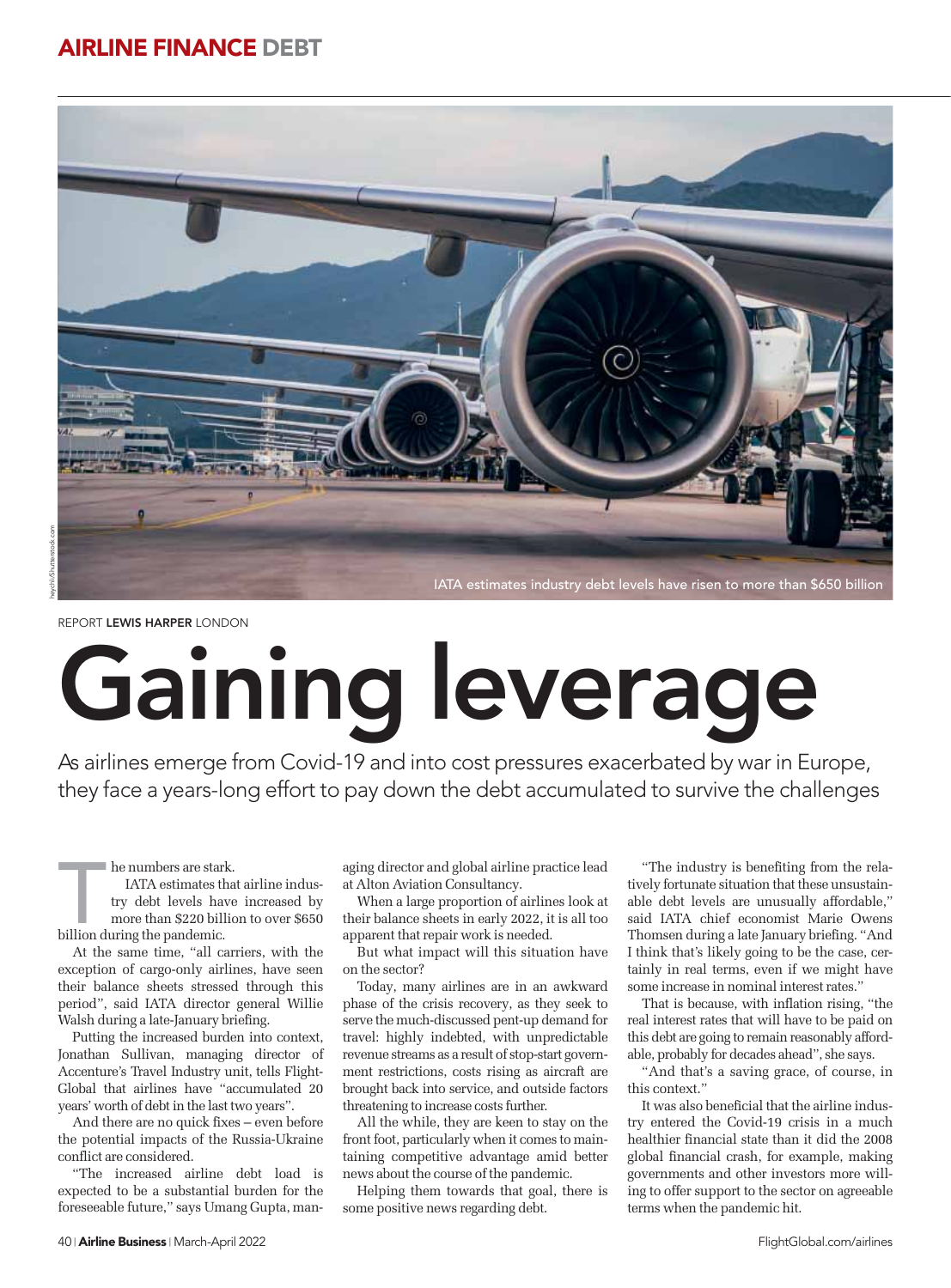But no-one is suggesting that airlines should be relaxed about the challenges ahead when it comes to paying down newly acquired debt.

Speaking last year, McKinsey & Company senior partner Alex Dichter explained why the airline industry has to be particularly careful about its debt profile.

While the sector has a ratio of net debt to revenue that is on the high side compared with other industries, it is by no means an outlier by that measure.

Being broadly in line with trends in the wider economy is not, however, reassuring in of itself.

"Clearly we are in a situation in the world economy where we have arguably unsustainable levels of debt at almost every level in the economy," IATA's Owens Thomsen points out.

### **EARNINGS VOLATILITY**

Crucially, McKinsey & Company further notes that the airline industry's high earnings volatility does make it an outlier. Therefore, while water utilities and transport infrastructure firms, for example, are much more leveraged than airlines as a rule, their earnings are among the most stable.

"Airlines, even in 2019, were in an entirely unique position," Dichter said of that 'highearnings-volatility, fairly-high-net-debt-ratio' double-whammy.

McKinsey & Company's April 2021 projection was that at pre-Covid levels of free cash flow, it saw the industry returning to 2019 debt-to-equity levels in 2030 at the earliest.

It also warned of a "vicious cycle" created in the coming years as airline credit ratings worsen and refinancing costs increase.

Heavily indebted airlines in particular, then, will be hoping that the shocks created by the Ukraine conflict do not endure.

But this is not a one-size-fits-all situation. For Lufthansa Consulting analysts Arvind Chandrasekhar, Matthias Kern and Haihong Xu – responding to FlightGlobal's questions with joint answers – airline vulnerability to the effects of higher debt depends on business size.

"We do not think it is a big problem for major airlines due to their capabilities to finance themselves," the trio say. "We have seen many airlines, across geographies and business models, not only secure attractive rates for refinancing via bond issuance, but also raise fresh equity.

"However, it can be a problem for small and medium size airlines given their limited scale of operation."

Whichever business types are most affected – and whether or not the problems it creates are existential – analysts and stakeholders concur that there are practical consequences to the sector's higher debt levels.

"Without question it's going to impact on how the industry operates from 2022 onwards," says IATA's Walsh.

"I think most airlines CEOs and CFOs will be focused on repairing their balance sheet in the short term, building up liquidity, which clearly is critical at times of uncertainty like this, and that clearly will be a sig-



**"The industry is benefiting from the relatively fortunate situation that these unsustainable debt levels are unusually affordable"**

**Marie Owens Thomsen** Chief economist IATA Chief economist, IATA

nificant focus in the short to medium term for most, if not all, airlines.

"It will impact on the decisions in relation to capacity, fleet replacement, expansion, M&A… I don't think we'll quickly revert to the behaviours we were seeing in 2019, before all of this started," Walsh states.

Alton Aviation Consultancy's Gupta adds: "The debt will make it harder to undertake<br>new capital projects for technology capital projects for technology improvements, fleet restructuring, growth, defending against better-positioned competitors – and ultimately returning net profits to their shareholders."

Gupta also notes his belief that "airlines' financial health may deteriorate further in the near term, given that a full [demand] recovery is not expected until 2024 at the earliest" and despite hope that the worst of the Covid-19 crisis has passed.

"A soft demand environment resulting in competitive fares coupled with additional interest payments and capital expenditure requirements are expected to lead to negative cash flows for the global airline industry in 2022," he says.

Indeed, IATA's forecast for 2022 shows every region except North America recording net losses, albeit far less than those seen over the past couple of years.

"As traffic returns, we do expect airlines to be very focused on ensuring cash-positive operations, continually seeking ways to draw down or refinance their debt," the Lufthansa Consulting analysts state.

#### **HIGHER COSTS**

The near-term unhelpful additions of rising interest rates, higher jet fuel costs and increasing salaries in response to labour shortages are among the factors that could stymie efforts to begin that task.

All the while, after two years of swingeing cash-burn, the resumption of operations is a tricky balancing act involving the return of operating costs such as fuel and those relating to labour – notably, in the case of the latter, as government support schemes end.

On fuel costs, the Lufthansa Consulting analysts observe that "airlines will have no other choice but to raise [fares] if fuel price goes higher", adding: "With higher [fares], the demand drops."

At the same time, an industry-wide trend of passengers booking much closer to travel dates has continued to some extent, meaning airlines have less cash-in-hand than they might have expected on pre-Covid terms.

These factors are why IATA chief Walsh last year warned of "a disconnect between the cash coming in, and the cash going out" during the initial stages of the recovery, which would prompt airlines to be "very cautious".

A key consideration, then, is how well placed an individual airline is to tackle that debt burden.

Here the strategies can perhaps be split into two strands: defensive manoeuvres to get through immediate challenges and proactive ones to ensure competitive advantages beyond the short term.

On the first strand, Accenture's Sullivan acknowledges that "airlines have valiantly worked to improve unit operating costs as much as possible, to minimise cash burn  $\lambda$